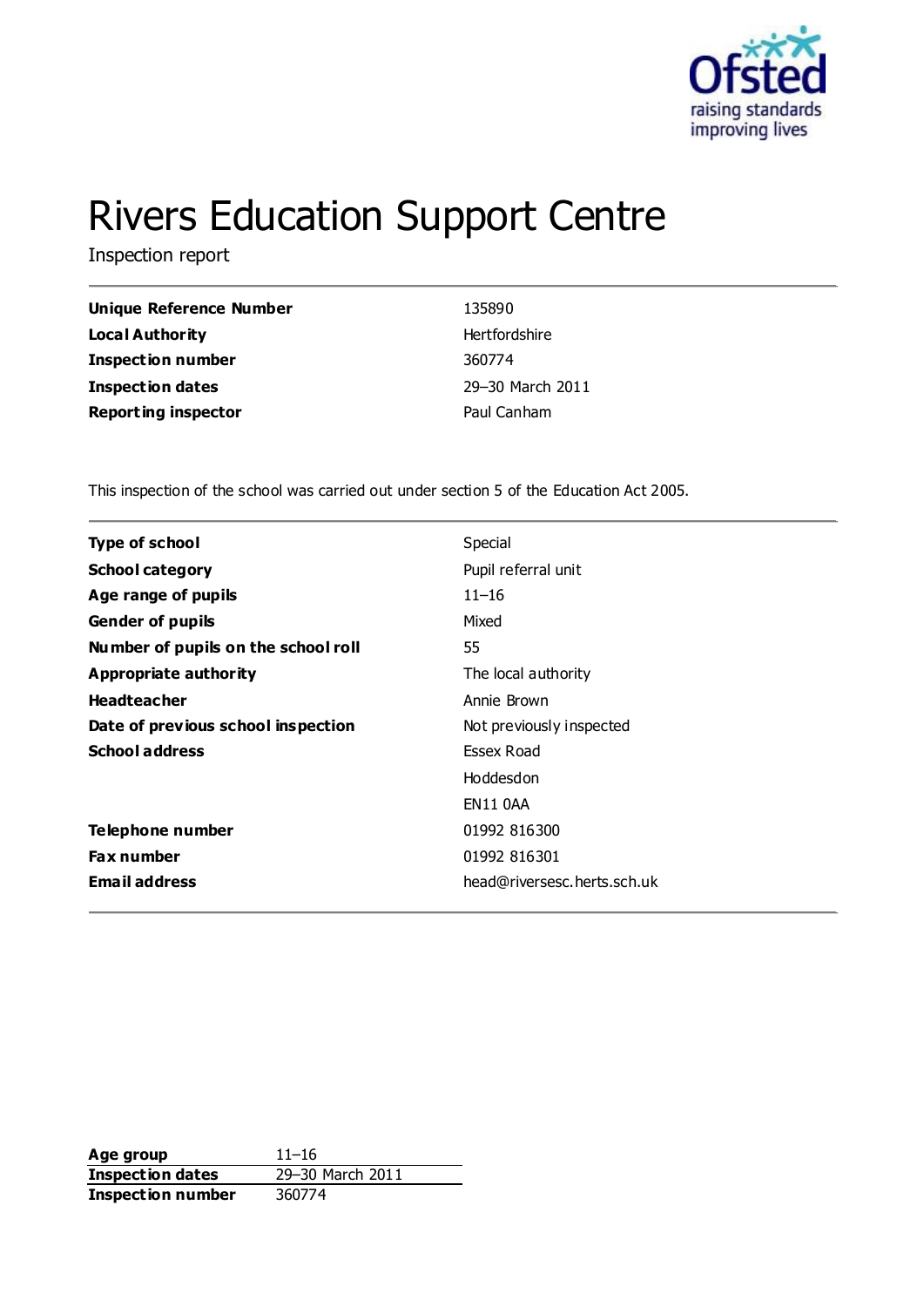The Office for Standards in Education, Children's Services and Skills (Ofsted) regulates and inspects to achieve excellence in the care of children and young people, and in education and skills for learners of all ages. It regulates and inspects childcare and children's social care, and inspects the Children and Family Court Advisory Support Service (Cafcass), schools, colleges, initial teacher training, work-based learning and skills training, adult and community learning, and education and training in prisons and other secure establishments. It assesses council children's services, and inspects services for looked after children, safeguarding and child protection.

Further copies of this report are obtainable from the school. Under the Education Act 2005, the school must provide a copy of this report free of charge to certain categories of people. A charge not exceeding the full cost of reproduction may be made for any other copies supplied.

If you would like a copy of this document in a different format, such as large print or Braille, please telephone 0300 123 4234, or email **[enquiries@ofsted.gov.uk](mailto:enquiries@ofsted.gov.uk)**.

You may copy all or parts of this document for non-commercial educational purposes, as long as you give details of the source and date of publication and do not alter the documentation in any way.

To receive regular email alerts about new publications, including survey reports and school inspection reports, please visit our website and go to 'Subscribe'.

Royal Exchange Buildings St Ann's Square Manchester M2 7LA T: 0300 123 4234 Textphone: 0161 618 8524 E: **[enquiries@ofsted.gov.uk](mailto:enquiries@ofsted.gov.uk)**

W: **[www.ofsted.gov.uk](http://www.ofsted.gov.uk/)**

© Crown copyright 2011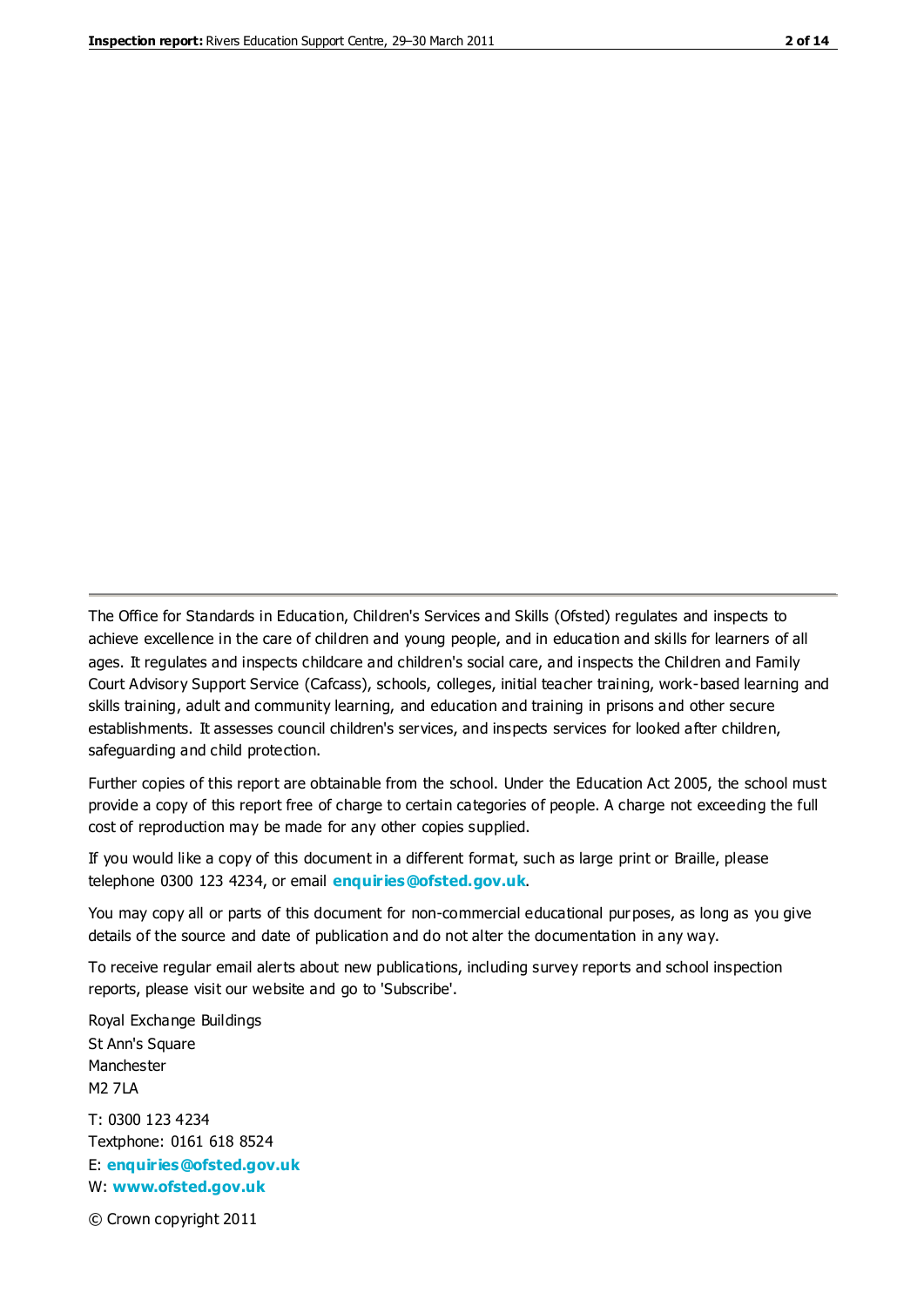# **Introduction**

This inspection was carried out by three additional inspectors who visited eleven lessons and observed eleven teachers. The inspectors also held discussions with a member of the management committee, staff and headteachers from local schools, and talked with parents and carers, and pupils. The inspectors observed the centre's work and looked at a range of documentation, including: assessment and attendance information; lesson plans; safeguarding arrangements; school development planning; management committee minutes; and pupils' work. Inspectors scrutinised the 17 questionnaires received from parents and carers, as well as those from staff and a sample of pupils.

The inspectors reviewed many aspects of the centre's work and looked in detail at a number of key areas.

- $\blacksquare$  The effectiveness of the new senior leadership team in managing the complex provision that is based on different sites and in schools.
- The extent to which the revised curriculum and individualised programmes are raising levels of achievement and getting pupils more involved in their learning, while preparing them for a future beyond the centre.
- $\blacksquare$  How far the new management committee, while supporting the senior leadership team, is influencing the centre's direction and lifting performance.

# **Information about the school**

Rivers Education Support Centre serves a wide geographical area. It was formed in September 2009 following the amalgamation of two education support centres to serve 97 primary and 21 secondary schools. The centre is subject to further re-organisation. Currently, the provision provides on-site tuition for pupils in Years 7 to 11 with social, emotional and behavioural difficulties who have been either been permanently excluded, or are at serious risk of being excluded and are dual registered with their mainstream schools. All pupils have social, emotional and behavioural difficulties. A significant proportion of pupils in Years 7 to 9 have a statement of special educational needs and are waiting to be transferred to a special school. Pupils have regular access to a range of other professional support services, including the mental health team. Almost all pupils are of White British heritage and a significant proportion have not attended their mainstream schools for a considerable period.

The on-site provision is located on two sites, which cater separately for the needs of pupils in Years 7 to 9 and those in Years 10 and 11. Several staff share their time between the two sites, which are several miles apart. The centre gives in-school support to pupils who are at risk of exclusion. At the time of the inspection, pupils in Years 10 and 11 were participating in a work-experience programme at locations away from the centre.

The centre has achieved National Healthy Schools status.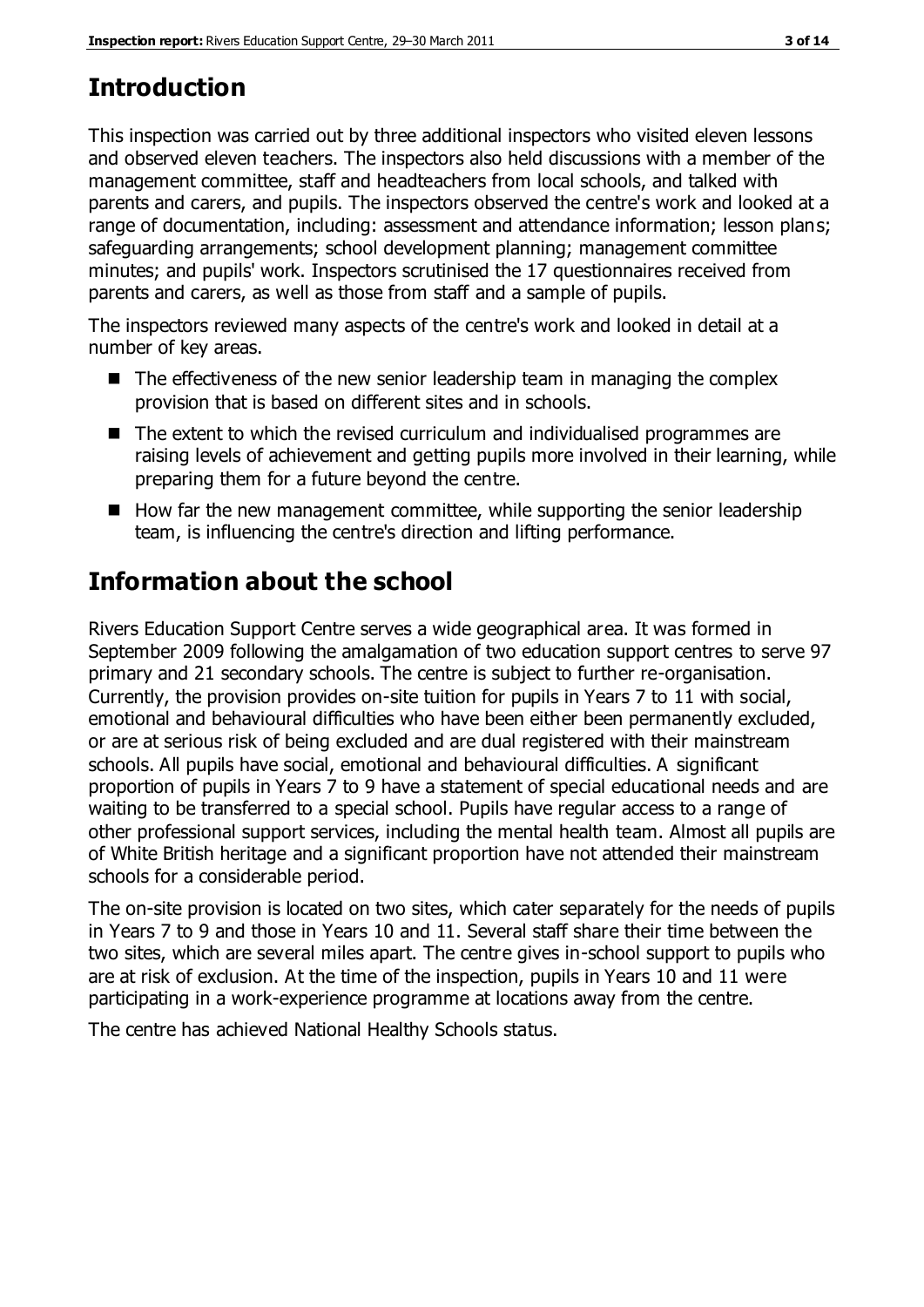# **Inspection judgements**

| Overall effectiveness: how good is the school?  |  |
|-------------------------------------------------|--|
| The school's capacity for sustained improvement |  |

## **Main findings**

Rivers Education Support Centre is an effective pupil referral unit. It has a number of outstanding features. One of these is the exceptionally good provision of care, support and guidance. Staff provide an extremely supportive and nurturing environment which places a high priority on enhancing pupils' self-esteem and in developing their confidence. One pupil wrote: 'If it wasn't for all of you at the centre I don't know where I would be right now. You all helped me change my life.' Parents and carers are very supportive of the centre's work and welcome the influence it is having on their children's attitudes, behaviour and progress.

In a relatively short period, the centre has developed a common approach and established realistic expectations of where it wants the pupils to be. Very effective systems have been introduced to monitor the progress of pupils and the centre's path to sustained improvement. The centre has achieved its success through the hard work and resolute leadership of the headteacher, who is passionate about establishing the best provision and gaining the highest possible outcomes for all pupils and their families. She is extremely well supported by a very dedicated and skilful team of staff who, collectively, are constantly looking for ways in which they can improve the provision. Consequently, self evaluation is accurate and the centre has an outstanding capacity to improve.

As a result of high expectations and strong relationships with staff, pupils' attitudes and behaviour improve significantly soon after they join. Pupils say that they feel very safe and secure in a highly supportive environment and the trust developed between pupils and staff is at the core of this success. It is an indicator of the centre's success that the very large majority of pupils improve their attendance dramatically, with some undertaking long journeys on public transport to get to the centre. For many, it is the first time they have attended school on a regular basis. Such significant improvements lay down firm foundations for the pupils' effective reintegration to mainstream education, enrolment at college or successful employment. However, while in the short term the centre successfully meets the educational needs of pupils waiting to be placed in a special school, it does not have the specialist staff or facilities to cater for their behavioural and emotional needs for an extended period.

As a result of good teaching, pupils develop their skills effectively and make up for substantial deficits in their education. Teaching is effective because staff know each pupil, including their needs and backgrounds, extremely well and use this information to help with planning. The flexible curriculum provides personally-tailored courses of study to cater for the needs of all pupils. These courses enable pupils to raise their levels of achievement and experience success. Consequently, pupils make good progress in academic and vocational studies at a variety of levels. Data show attainment levels that are broadly average for the majority of pupils in some GCSE subjects as well as in a range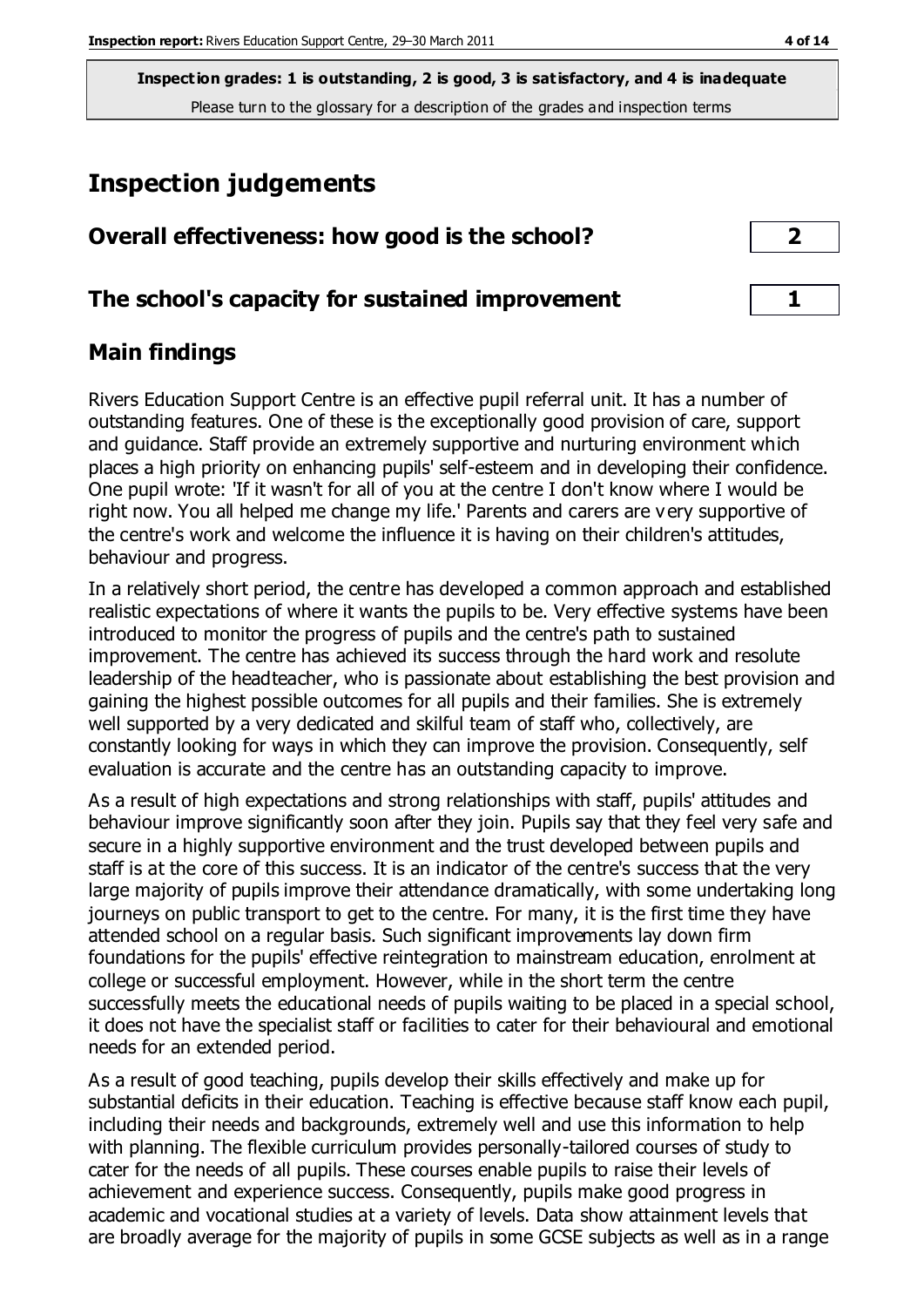of other nationally-recognised qualifications. However, the range of course does not provide pupils in Years 10 and 11 with a sufficient range of learning experiences and qualifications that prepares them for entry into more advanced courses in construction and/or car mechanics, for example.

The support given to pupils in local and primary and secondary schools is outstanding. Schools are extremely positive about the support they receive which has led to a substantial reduction in the number of permanent exclusions.

## **What does the school need to do to improve further?**

- Senior leaders and the management committee should ensure that those pupils designated for special schools are transferred as soon as possible.
	- Increase the range of learning opportunities that lead to nationally recognised qualifications, especially those in vocational education, for pupils in Years 10 and 11.

## **Outcomes for individuals and groups of pupils 2**

Pupils make good progress from low starting points, as a result of the centre's determined efforts and exceptionally well-informed support. Achievement is good. Pupils demonstrate high levels of emotional and/or social needs, which have often resulted in lengthy periods of absence from mainstream school. Having had a disrupted educational background, pupils join the centre with significant gaps in their skills and knowledge, and often with a jaundiced view about themselves and towards education. The amount of time pupils spend at the centre varies, but the rate of progress is such that the large majority successfully makes up for some of the lost time.

Pupils' confidence and demeanour develop quickly as they experience an extremely supportive learning environment and individualised learning programmes which enable them to succeed. For all pupils, this response is a substantial change when set against the personal challenges they have faced in the past and with which they continue to struggle. Pupils' readiness to become involved in learning, as seen in English when they explored and discussed the different images associated with sport, reflect good learning. Pupils also show great satisfaction in completing practical tasks and talking about what they are doing in lessons that engage them and draw upon their interests. In food technology, for example, pupils prepared and cooked a meal for lunch. In information and communication technology, pupils prepared an animation using a commercial software program. Progress in literacy and numeracy is good. Some pupils show great pride in their work, although extended writing remains a challenge for most. Practical and creative skills, shown in subjects such as physical education and art, are often well developed. Because individual needs are identified from the start, there are no significant variations in the rates of progress made by boys and girls, or those pupils with special educational needs and/or disabilities.

Pupils say they feel exceptionally safe and gain confidence in an environment that has firm boundaries and clear expectations that are consistently applied. Pupils make good progress in learning about themselves and improving their self-esteem because of the sensitive and individualised support provided by staff and other professionals. Pupils see their time in the centre as an opportunity to turn their lives around and behaviour is good.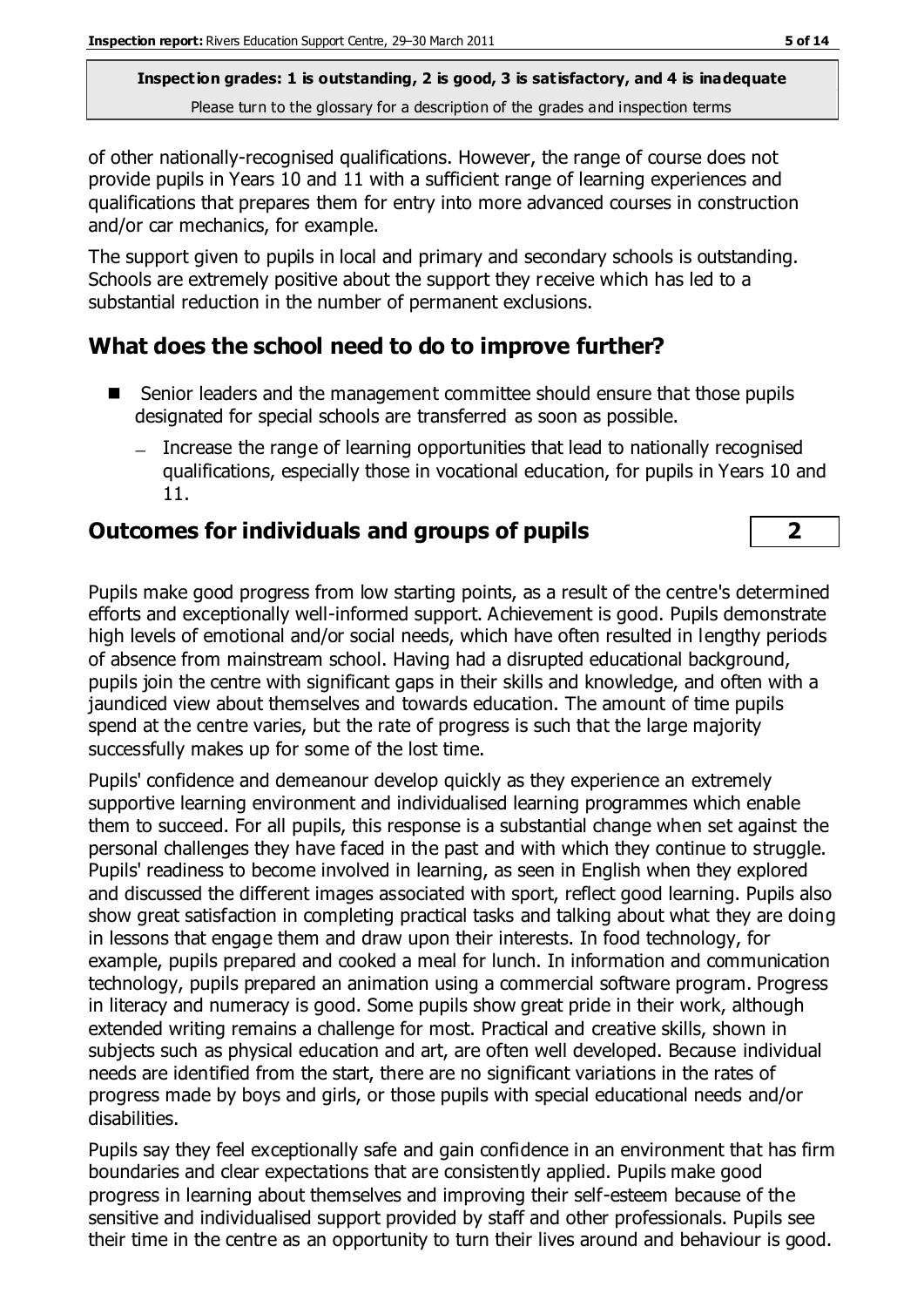Pupils are friendly and polite, and talk with staff and visitors in a mature and respectful manner. Pupils particularly like the respect they are shown by staff and that their views are valued. Pupils' positive attitudes towards activities, including cooking and sports activities, have led to them taking a greater pride in their work and adopting healthier lifestyles.

These are the grades for pupils' outcomes

| Pupils' achievement and the extent to which they enjoy their learning                                                     | $\overline{2}$          |
|---------------------------------------------------------------------------------------------------------------------------|-------------------------|
| Taking into account:<br>Pupils' attainment <sup>1</sup>                                                                   | 3                       |
| The quality of pupils' learning and their progress                                                                        | $\mathcal{P}$           |
| The quality of learning for pupils with special educational needs and/or disabilities<br>and their progress               | $\mathcal{P}$           |
| The extent to which pupils feel safe                                                                                      | 1.                      |
| Pupils' behaviour                                                                                                         | $\overline{2}$          |
| The extent to which pupils adopt healthy lifestyles                                                                       | 2                       |
| The extent to which pupils contribute to the school and wider community                                                   | $\overline{2}$          |
| The extent to which pupils develop workplace and other skills that will contribute to<br>their future economic well-being | $\overline{\mathbf{2}}$ |
| Taking into account:<br>Pupils' attendance <sup>1</sup>                                                                   | 3                       |
| The extent of pupils' spiritual, moral, social and cultural development                                                   | 2                       |

<sup>1</sup> The grades for attainment and attendance are: 1 is high; 2 is above average; 3 is broadly average; and 4 is low

## **How effective is the provision?**

The strengths of teaching lie in detailed planning based upon a thorough knowledge of each pupil and the collaborative approach taken by teachers and other adults, who provide individualised support. Well-developed relationships with pupils help staff to manage behaviour and encourage them into doing their best. Questioning is used well to probe pupils' understanding and help adjust the pace of learning. The teachers' supportive and sensitive approach helps to raise expectations, manage behaviour and coax pupils into doing their best. Lesson objectives are made clear to pupils to ensure, for example, that they understand what skills they will develop during the lesson. Where teaching was less successful, introductions were long and pupils were not involved early enough. Assessment is closely linked to individual behaviour and academic targets. It is also used to help pupils celebrate progress and achievement.

Particular attention is given to addressing pupils' emotional and/or social needs in the first instance. The personal, social and health education programme underpins the curriculum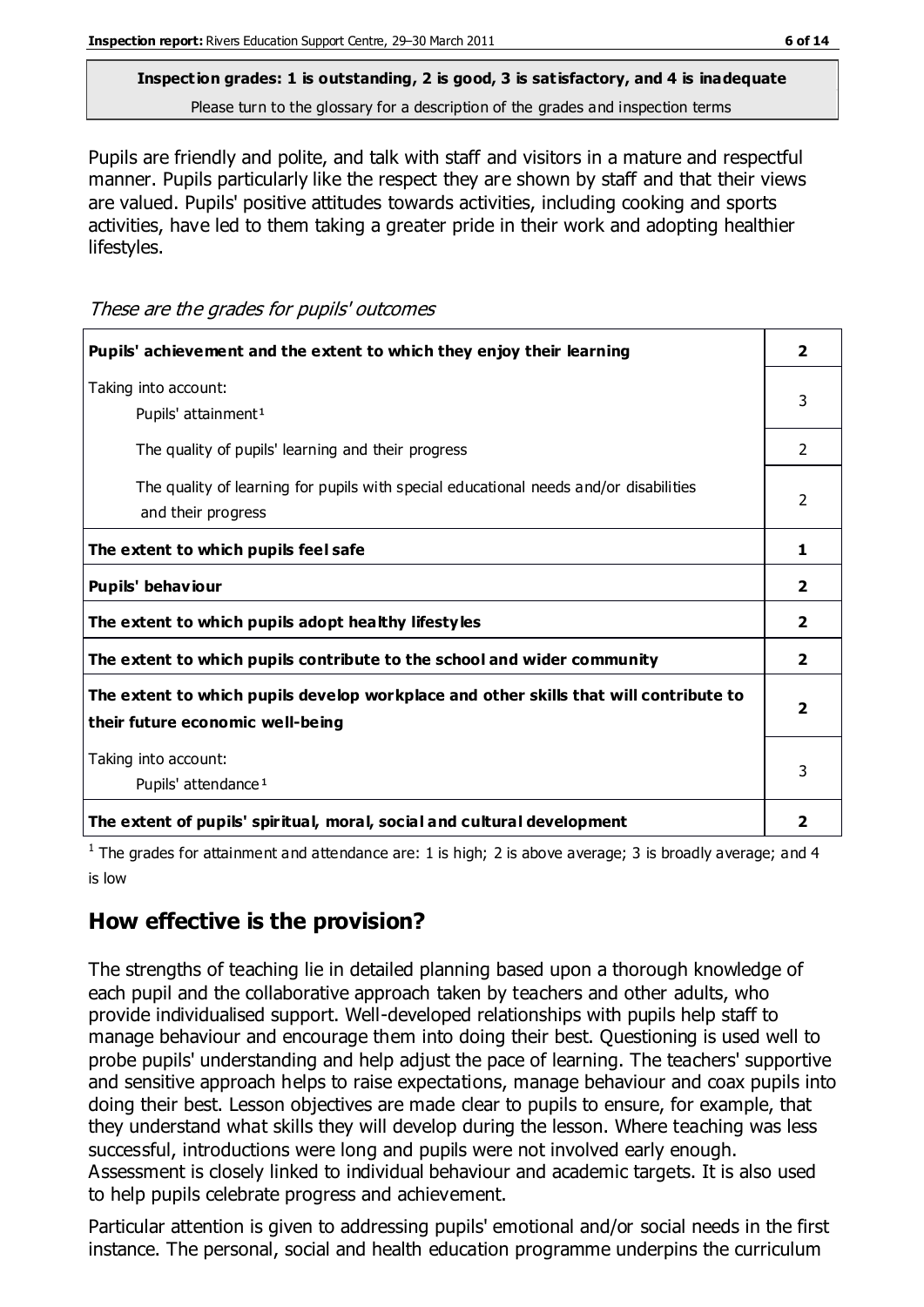and forms a significant part of each pupil's personalised learning programme. Attractive and informative displays give an insight into the range of pupils' learning experiences. For pupils in Years 7 to 9, the curriculum provides a carefully considered balance between basic skills in literacy and numeracy and the development of individualised support and learning experiences that reflect their interests and closely match their needs. For pupils in Years 10 and 11, the range of courses and activities include a realistic approach towards courses leading to GCSEs and opportunities for pupils to achieve external accreditation in, for example, skills related to some aspects of the building industry, and hair and beauty.

The outstanding support for pupils' personal development and pastoral care is recognised and valued by parents and carers. One parent's comment represents the positive response made by others: 'I cannot praise the centre strongly enough. After years of trouble he is a changed teenager... he is treated as an individual... and they keep me informed every step of the way.' Pupils have a good understanding of their targets for personal development and appreciate how the consistent and sensitive support helps them improve their behaviour and social skills. Pupils are extremely well known by staff, who leave no stone unturned to ensuring that they receive very close attention. Staff are very alert to the fact that no two days are alike and pupils can arrive on any day with varying levels of interest and willingness to engage. Attention to pupils' health and well-being is reflected not just in opportunities for physical activity but also in the provision of healthy food and health-related courses. The outstanding support and guidance are recognised by local schools who value the quality of the timely and skilful support they receive, together with the positive influence it has on pupils who are at risk of exclusion.

| The quality of teaching                                                                                    |  |
|------------------------------------------------------------------------------------------------------------|--|
| Taking into account:<br>The use of assessment to support learning                                          |  |
| The extent to which the curriculum meets pupils' needs, including, where relevant,<br>through partnerships |  |
| The effectiveness of care, guidance and support                                                            |  |

These are the grades for the quality of provision

## **How effective are leadership and management?**

Leaders and managers, under the strong leadership of a determined and resourceful headteacher, are well on the path to establishing a centre which places a high priority on achieving excellence in all aspects of its work. The headteacher has managed change very effectively by ensuring that the individual is at the hub of the provision which promotes equality and tackles any form of discrimination exceptionally well. The re-organisation of staff and improvements to the curriculum have led to an increased focus on achievement for all pupils.

The well-qualified management committee, which includes members of the local authority and headteachers from local schools, provides a good level of challenge and support. It is well placed to help the centre move forward. Attention to pupils' safety is integral to its work and safeguarding procedures are highly systematic, continually reviewed and very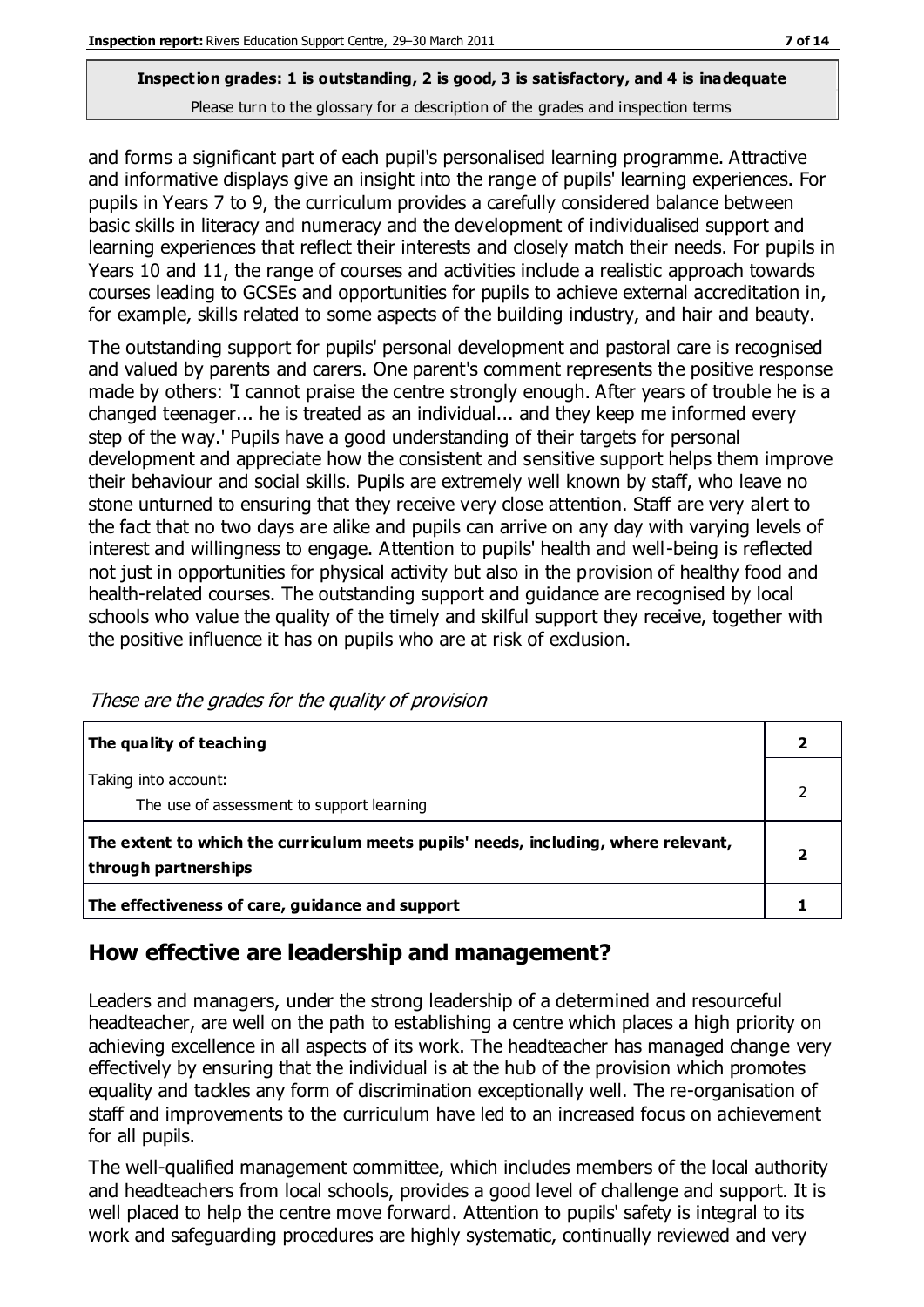firmly established. All staff benefit from appropriate training. Strong links with outside agencies are highly effective in making a contribution to the wide ranging achievements of pupils, including those whose circumstances make them vulnerable to underachievement. Community cohesion is promoted exceptionally well in the two areas where the provision is located. However, staff know that they have not yet developed links with areas further afield in this country and others to the same level, and are appropriately planning to do so. Parents and carers are closely involved with the planning of their children's provision. The centre works extremely hard with families to maximise the support it can provide.

| The effectiveness of leadership and management in embedding ambition and driving<br>improvement                                                                  |   |
|------------------------------------------------------------------------------------------------------------------------------------------------------------------|---|
| Taking into account:<br>The leadership and management of teaching and learning                                                                                   | 2 |
| The effectiveness of the governing body in challenging and supporting the<br>school so that weaknesses are tackled decisively and statutory responsibilities met |   |
| The effectiveness of the school's engagement with parents and carers                                                                                             | 1 |
| The effectiveness of partnerships in promoting learning and well-being                                                                                           | 1 |
| The effectiveness with which the school promotes equality of opportunity and tackles<br><b>discrimination</b>                                                    |   |
| The effectiveness of safeguarding procedures                                                                                                                     | 1 |
| The effectiveness with which the school promotes community cohesion                                                                                              | 2 |
| The effectiveness with which the school deploys resources to achieve value for money                                                                             | 2 |

These are the grades for leadership and management

# **Views of parents and carers**

An overwhelming majority of parents and carers who returned the inspection questionnaires expressed positive views about the centre's work. A small minority of parents or carers made written comments. All of these expressed considerable satisfaction with the centre and included positive remarks about the influence the centre is having on their children's behaviour and attitudes at home, the caring and welcoming environment, and the quality of the staff.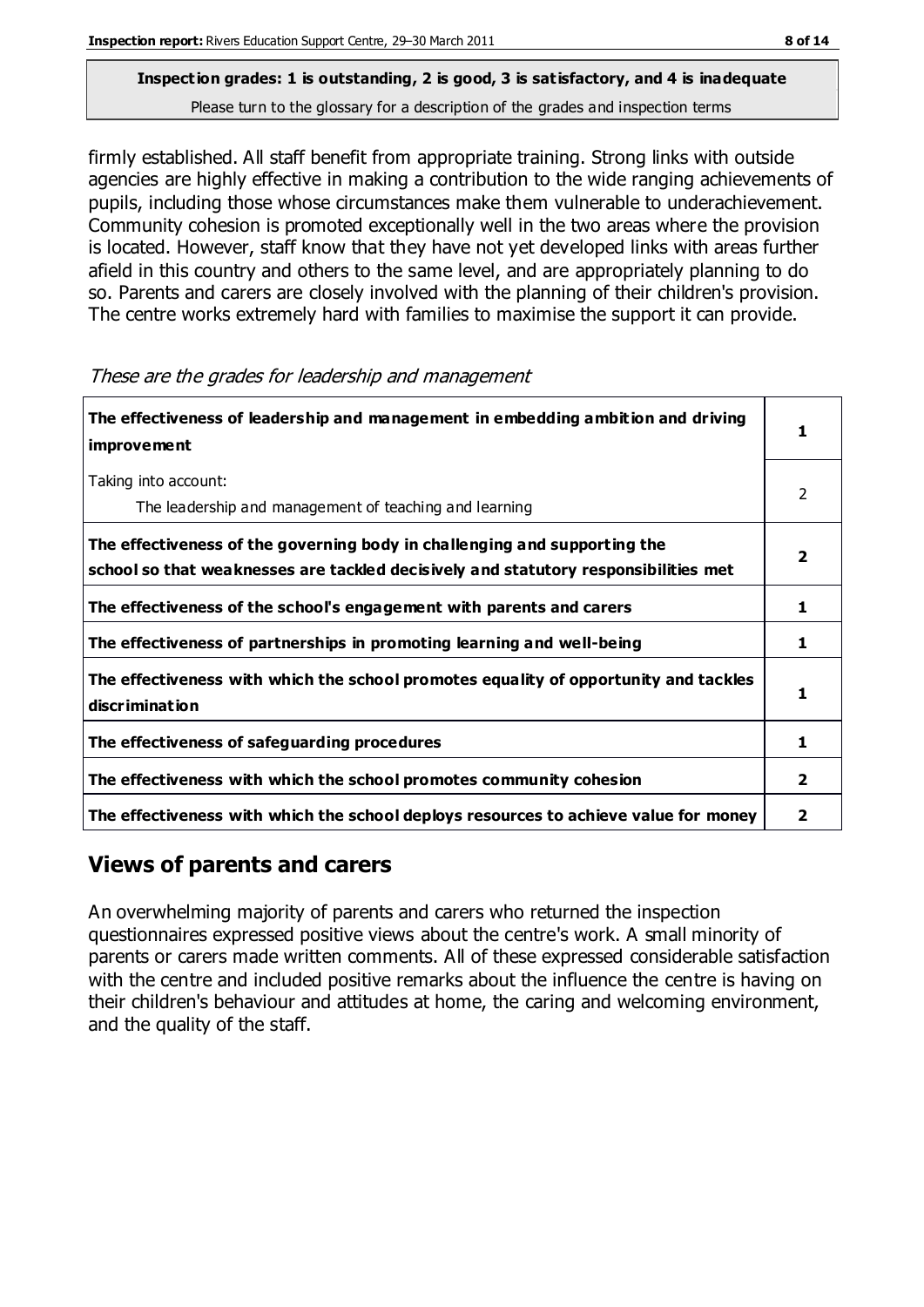#### **Responses from parents and carers to Ofsted's questionnaire**

Ofsted invited all the registered parents and carers of pupils registered at Rivers Education Support Centre to complete a questionnaire about their views of the school.

In the questionnaire, parents and carers were asked to record how strongly they agreed with 13 statements about the school. The inspection team received 17 completed questionnaires by the end of the on-site inspection. In total, there are 55 pupils registered at the school.

| <b>Statements</b>                                                                                                                                                                                                                                       | <b>Strongly</b><br>agree |               | Agree          |               | <b>Disagree</b> |               | <b>Strongly</b><br>disagree |               |
|---------------------------------------------------------------------------------------------------------------------------------------------------------------------------------------------------------------------------------------------------------|--------------------------|---------------|----------------|---------------|-----------------|---------------|-----------------------------|---------------|
|                                                                                                                                                                                                                                                         | <b>Total</b>             | $\frac{0}{0}$ | <b>Total</b>   | $\frac{0}{0}$ | <b>Total</b>    | $\frac{0}{0}$ | <b>Total</b>                | $\frac{0}{0}$ |
| My child enjoys school                                                                                                                                                                                                                                  | 6                        | 35            | 8              | 47            | 2               | 12            | $\mathbf{1}$                | 6             |
| The school keeps my child<br>safe                                                                                                                                                                                                                       | 12                       | 71            | $\overline{4}$ | 24            | 1               | 6             | $\mathbf 0$                 | $\mathbf 0$   |
| My school informs me about<br>my child's progress                                                                                                                                                                                                       | 13                       | 76            | 3              | 18            | 1               | 6             | $\mathbf 0$                 | $\mathbf 0$   |
| My child is making enough<br>progress at this school                                                                                                                                                                                                    | 11                       | 65            | 4              | 24            | $\overline{2}$  | 12            | 0                           | $\mathbf 0$   |
| The teaching is good at this<br>school                                                                                                                                                                                                                  | 15                       | 88            | $\mathbf{1}$   | 6             | 1               | 6             | $\mathbf 0$                 | $\mathbf 0$   |
| The school helps me to<br>support my child's learning                                                                                                                                                                                                   | 13                       | 76            | $\overline{4}$ | 24            | 0               | 0             | $\mathbf 0$                 | $\mathbf 0$   |
| The school helps my child to<br>have a healthy lifestyle                                                                                                                                                                                                | 12                       | 71            | $\overline{4}$ | 24            | $\mathbf{1}$    | 6             | $\mathbf 0$                 | $\mathbf 0$   |
| The school makes sure that<br>my child is well prepared for<br>the future (for example<br>changing year group,<br>changing school, and for<br>children who are finishing<br>school, entering further or<br>higher education, or entering<br>employment) | 13                       | 76            | 3              | 18            | 1               | 6             | $\mathbf 0$                 | $\mathbf 0$   |
| The school meets my child's<br>particular needs                                                                                                                                                                                                         | 13                       | 76            | $\overline{2}$ | 12            | $\overline{2}$  | 12            | $\mathbf 0$                 | $\mathbf 0$   |
| The school deals effectively<br>with unacceptable behaviour                                                                                                                                                                                             | 12                       | 71            | 3              | 18            | $\overline{2}$  | 12            | 0                           | 0             |
| The school takes account of<br>my suggestions and concerns                                                                                                                                                                                              | 13                       | 76            | $\overline{2}$ | 12            | $\overline{2}$  | 12            | 0                           | 0             |
| The school is led and<br>managed effectively                                                                                                                                                                                                            | 13                       | 76            | $\overline{2}$ | 12            | $\overline{2}$  | 12            | $\mathbf 0$                 | $\mathbf 0$   |
| Overall, I am happy with my<br>child's experience at this<br>school                                                                                                                                                                                     | 13                       | 76            | 3              | 18            | $\mathbf 1$     | 6             | $\mathbf 0$                 | $\mathbf 0$   |

The table above summarises the responses that parents and carers made to each statement. The percentages indicate the proportion of parents and carers giving that response out of the total number of completed questionnaires. Where one or more parents and carers chose not to answer a particular question, the percentages will not add up to 100%.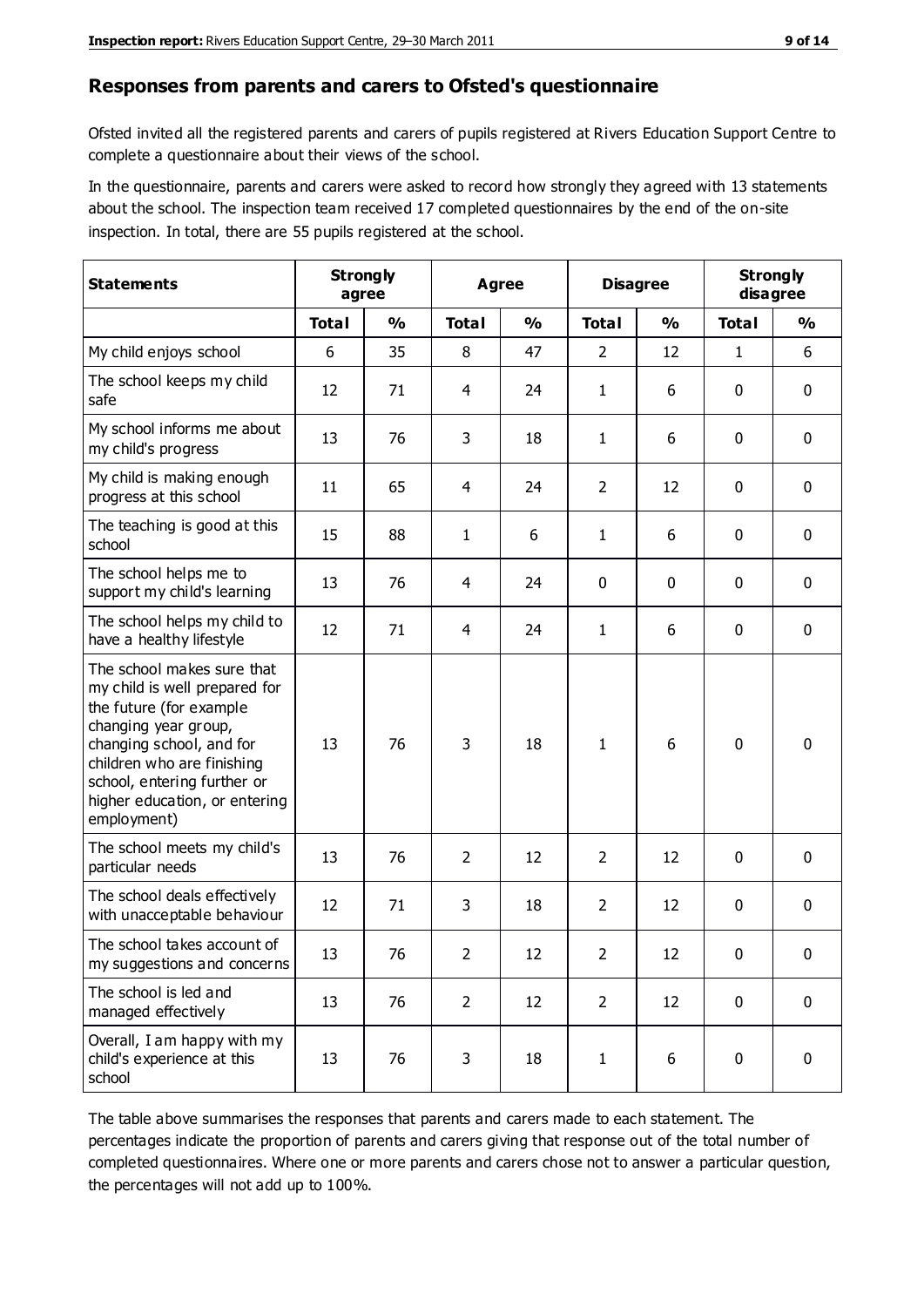# **Glossary**

| Grade   | <b>Judgement</b> | <b>Description</b>                                                                                                                                                                                                            |
|---------|------------------|-------------------------------------------------------------------------------------------------------------------------------------------------------------------------------------------------------------------------------|
| Grade 1 | Outstanding      | These features are highly effective. An outstanding school<br>provides exceptionally well for all its pupils' needs.                                                                                                          |
| Grade 2 | Good             | These are very positive features of a school. A school that<br>is good is serving its pupils well.                                                                                                                            |
| Grade 3 | Satisfactory     | These features are of reasonable quality. A satisfactory<br>school is providing adequately for its pupils.                                                                                                                    |
| Grade 4 | Inadequate       | These features are not of an acceptable standard. An<br>inadequate school needs to make significant improvement<br>in order to meet the needs of its pupils. Ofsted inspectors<br>will make further visits until it improves. |

#### **What inspection judgements mean**

## **Overall effectiveness of schools**

|                       | Overall effectiveness judgement (percentage of schools) |      |                     |                   |
|-----------------------|---------------------------------------------------------|------|---------------------|-------------------|
| <b>Type of school</b> | <b>Outstanding</b>                                      | Good | <b>Satisfactory</b> | <b>Inadequate</b> |
| Nursery schools       | 59                                                      | 35   | 3                   | 3                 |
| Primary schools       | 9                                                       | 44   | 39                  | 7                 |
| Secondary schools     | 13                                                      | 36   | 41                  | 11                |
| Sixth forms           | 15                                                      | 39   | 43                  | 3                 |
| Special schools       | 35                                                      | 43   | 17                  | 5                 |
| Pupil referral units  | 21                                                      | 42   | 29                  | 9                 |
| All schools           | 13                                                      | 43   | 37                  | 8                 |

New school inspection arrangements were introduced on 1 September 2009. This means that inspectors now make some additional judgements that were not made previously.

The data in the table above are for the period 1 September 2009 to 31 August 2010 and are consistent with the latest published official statistics about maintained school inspec tion outcomes (see **[www.ofsted.gov.uk](http://www.ofsted.gov.uk/)**).

The sample of schools inspected during 2009/10 was not representative of all schools nationally, as weaker schools are inspected more frequently than good or outstanding schools.

Percentages are rounded and do not always add exactly to 100.

Sixth form figures reflect the judgements made for the overall effectiveness of the sixth form in secondary schools, special schools and pupil referral units.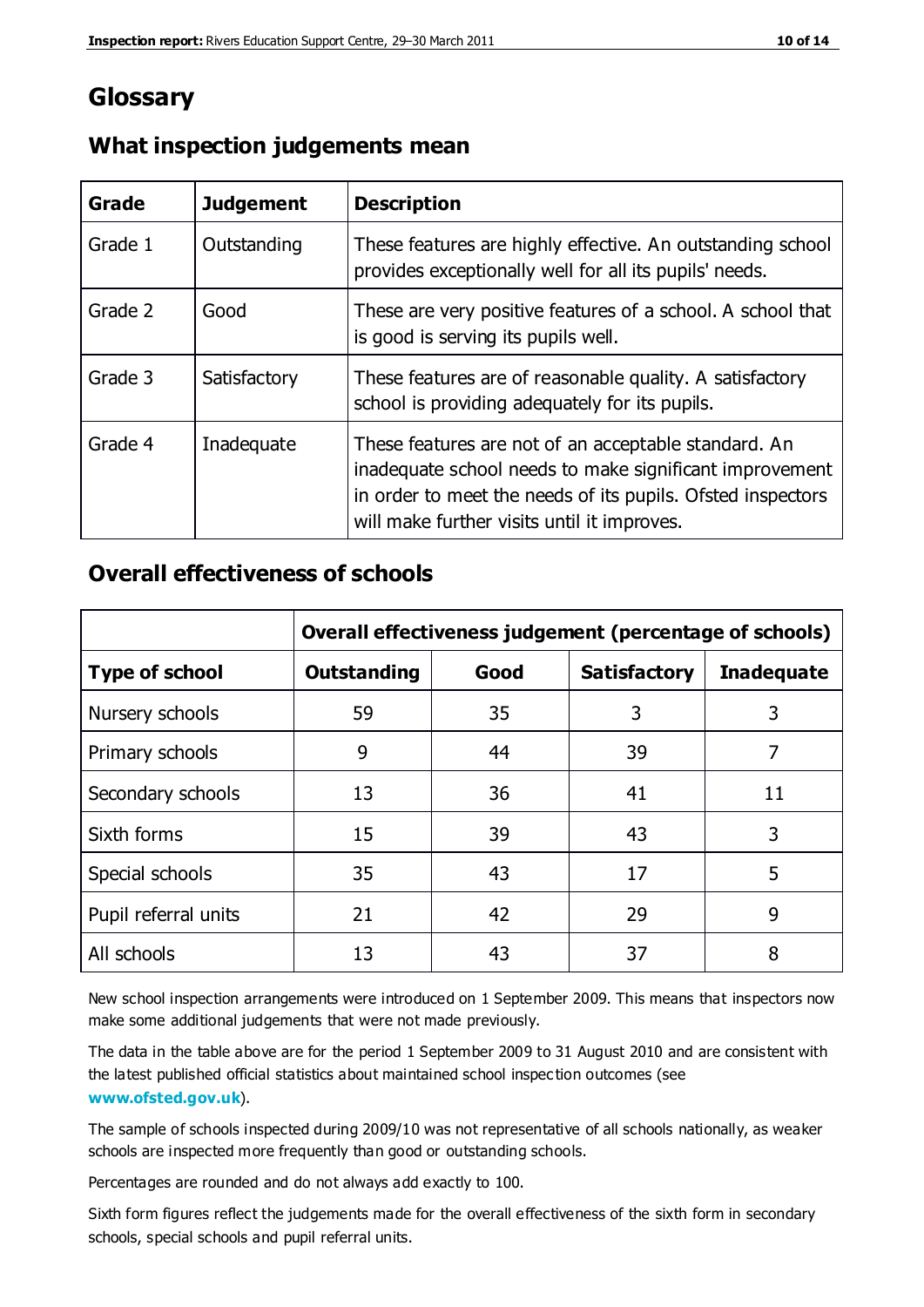# **Common terminology used by inspectors**

| Achievement:                  | the progress and success of a pupil in their learning,<br>development or training.                                                                                                                                                          |  |  |
|-------------------------------|---------------------------------------------------------------------------------------------------------------------------------------------------------------------------------------------------------------------------------------------|--|--|
| Attainment:                   | the standard of the pupils' work shown by test and<br>examination results and in lessons.                                                                                                                                                   |  |  |
| Capacity to improve:          | the proven ability of the school to continue<br>improving. Inspectors base this judgement on what<br>the school has accomplished so far and on the quality<br>of its systems to maintain improvement.                                       |  |  |
| Leadership and management:    | the contribution of all the staff with responsibilities,<br>not just the headteacher, to identifying priorities,<br>directing and motivating staff and running the school.                                                                  |  |  |
| Learning:                     | how well pupils acquire knowledge, develop their<br>understanding, learn and practise skills and are<br>developing their competence as learners.                                                                                            |  |  |
| <b>Overall effectiveness:</b> | inspectors form a judgement on a school's overall<br>effectiveness based on the findings from their<br>inspection of the school. The following judgements,<br>in particular, influence what the overall effectiveness<br>judgement will be. |  |  |
|                               | The school's capacity for sustained<br>improvement.                                                                                                                                                                                         |  |  |
|                               | Outcomes for individuals and groups of pupils.                                                                                                                                                                                              |  |  |
|                               | The quality of teaching.                                                                                                                                                                                                                    |  |  |
|                               | The extent to which the curriculum meets<br>pupils' needs, including, where relevant,<br>through partnerships.                                                                                                                              |  |  |
|                               | The effectiveness of care, guidance and<br>support.                                                                                                                                                                                         |  |  |
| Progress:                     | the rate at which pupils are learning in lessons and<br>over longer periods of time. It is often measured by<br>comparing the pupils' attainment at the end of a key                                                                        |  |  |

stage with their attainment when they started.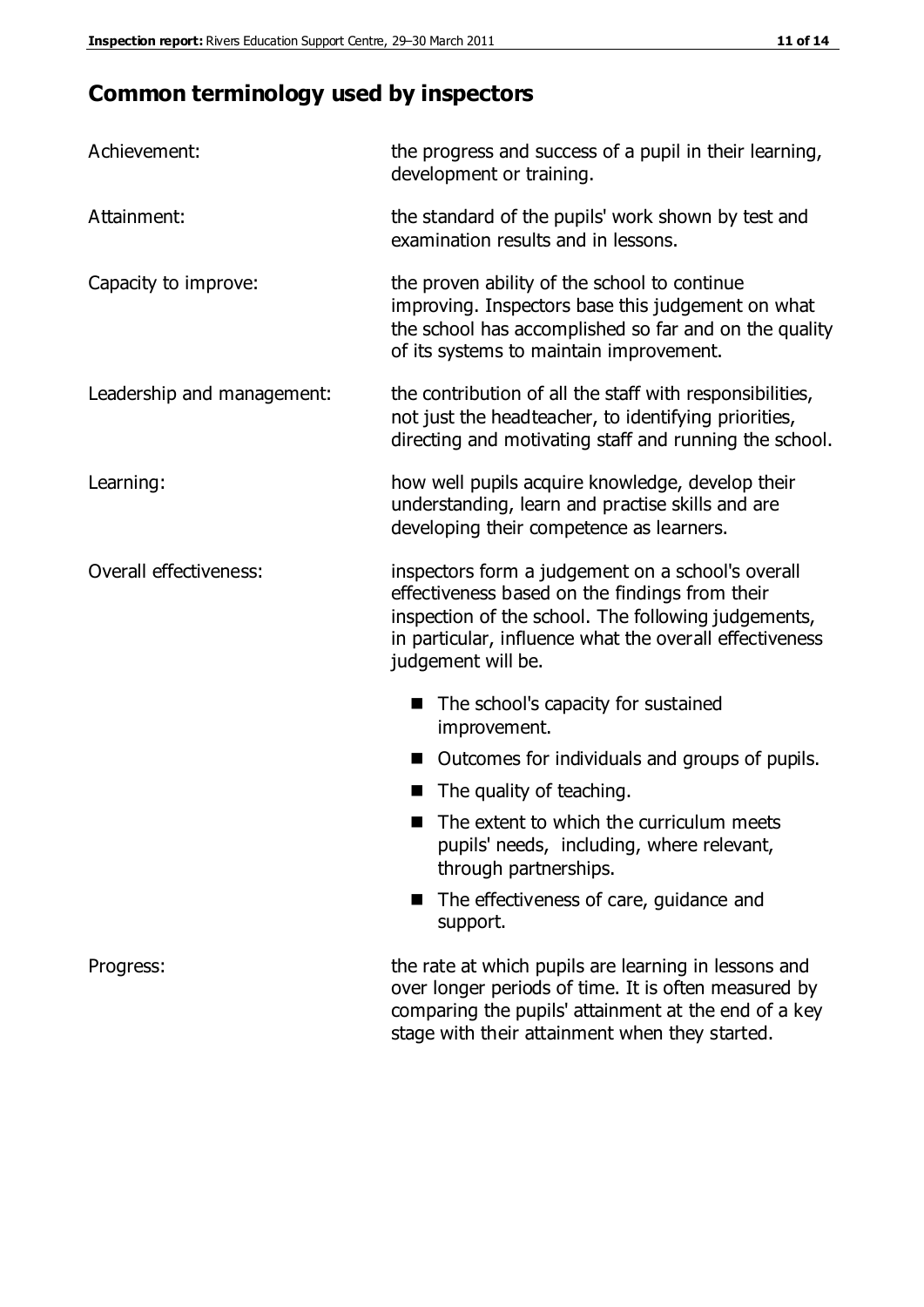#### **This letter is provided for the school, parents and carers to share with their children. It describes Ofsted's main findings from the inspection of their school.**

31 March 2011

#### Dear Pupils

#### **Inspection of Rivers Education Support Centre, Hoddesdon, EN11 0AA**

Thank you for all the help you gave us when we visited your centre. We enjoyed talking to you and listening to your interesting views. You told us that the centre makes a substantial difference to your behaviour and attitudes to learning. It is clear that you value the life-changing opportunities that the centre offers you.

This letter is to tell you about some of the things we found while we were with you. It is a good centre, where you feel extremely safe and secure and enjoy taking part in the interesting activities. It is a place that is enabling you to be successful and to learn more effectively than you were able to in the past. Staff have high expectations of you and provide clear guidelines for you to follow. Almost all your parents and carers expressed considerable satisfaction with the centre. Here are some other important things about your centre.

It is exceptionally well led and managed.

Effective teaching helps you to make good progress.

Behaviour is good and you are considerate towards each other.

You achieve well when account is taken of your starting points when you join.

Pupils in Years 7 to 9 usually make a successful return to mainstream schools.

The majority of those in Years 10 and 11 are on track to reach standards that are broadly similar to those found in mainstream schools.

Most of those in Years 10 and 11 go on to college, employment or training.

All staff take extremely good care of you, and make sure you have a good understanding of what makes for a healthy lifestyle and a healthy diet.

We have asked the centre to make some improvements in its provision.

Ensure that those of you who are waiting to go to another school, more suited to your needs, do so as quickly as possible.

Increase the range of learning opportunities for those of you in Years 10 and 11 to help you get a wider range of qualifications for enrolment at college or to gain employment.

We wish each one of you every success in your future and hope that you continue to help yourselves to make things better.

Yours sincerely

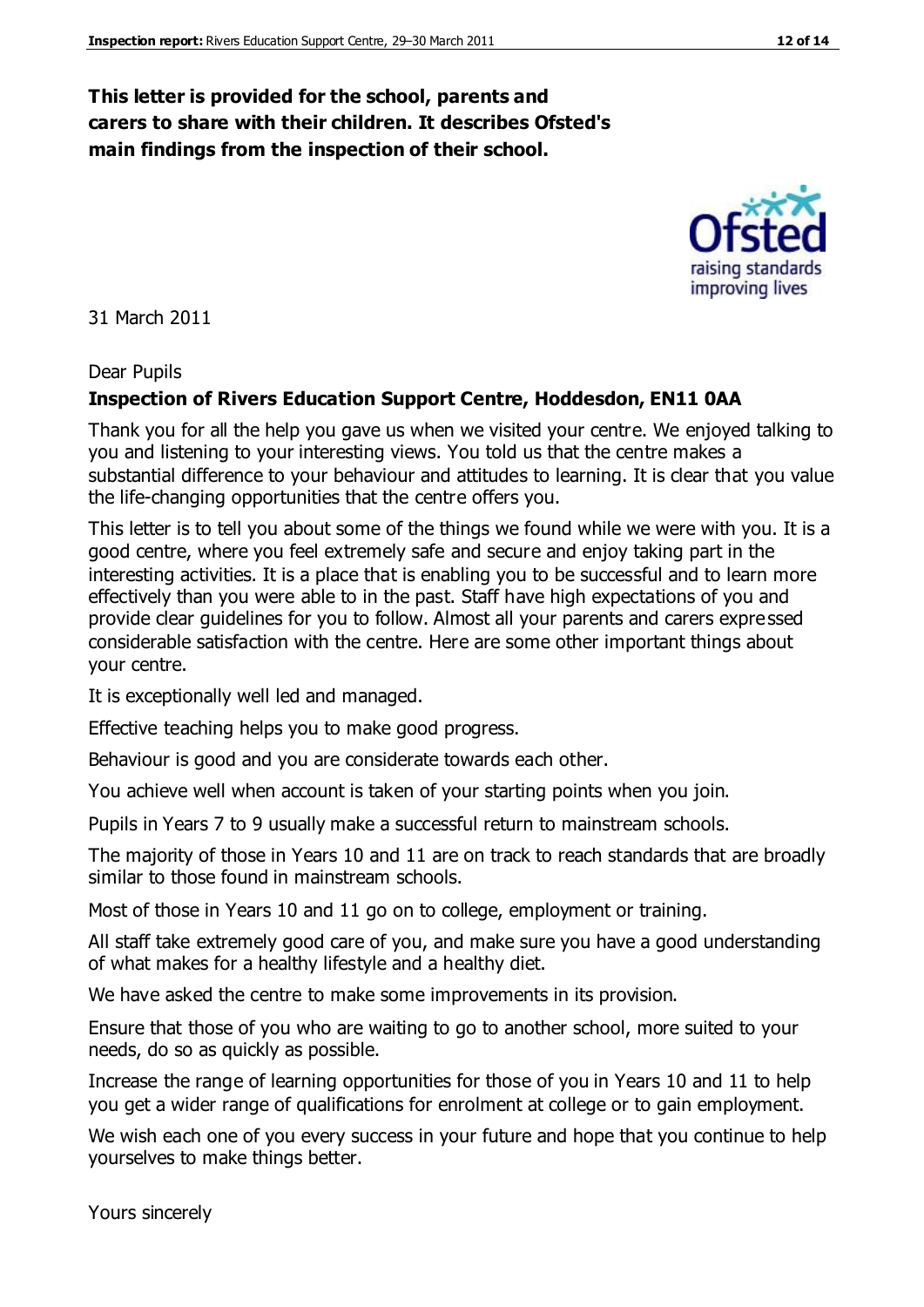Paul Canham Lead inspector